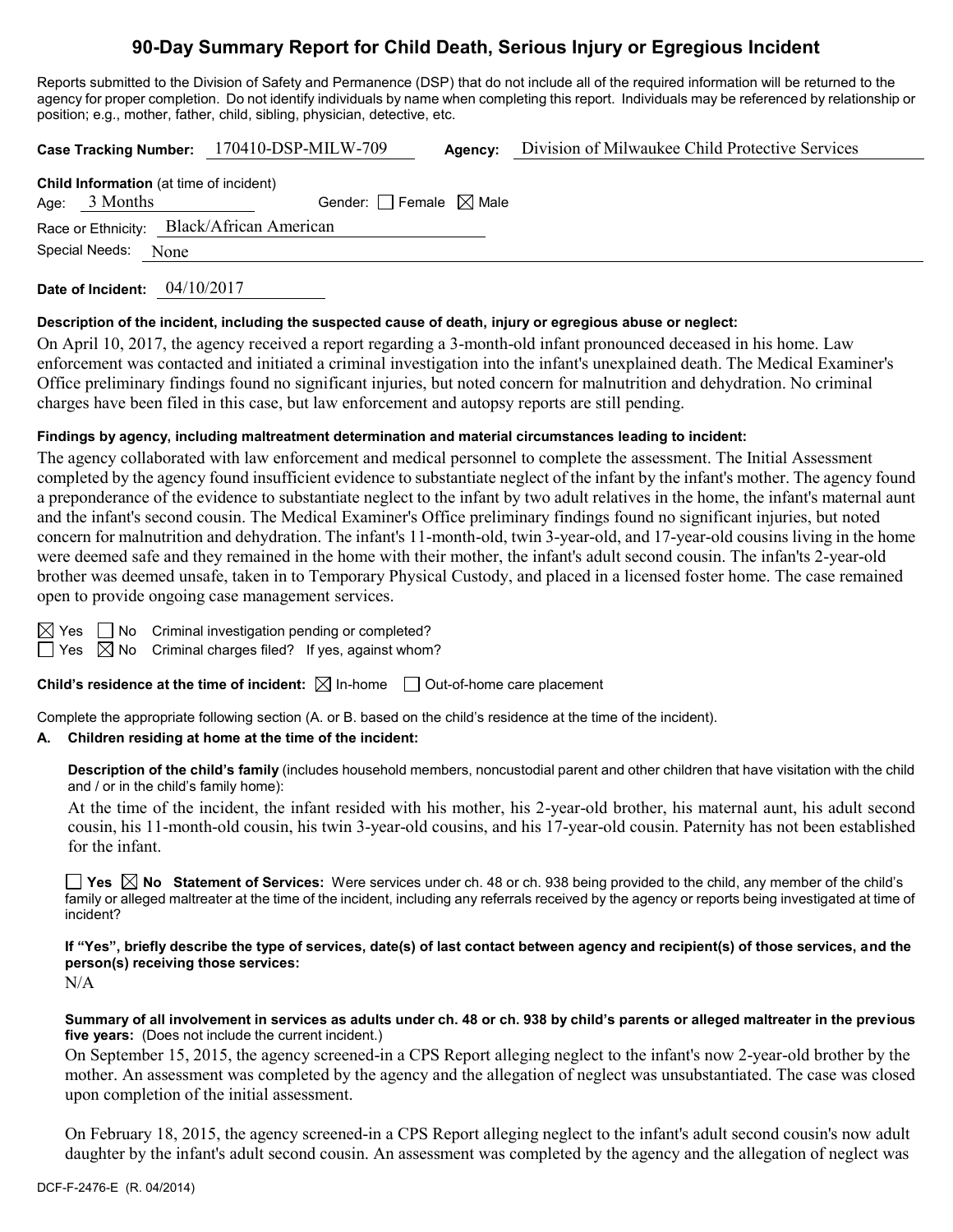unsubstantiated. The case was closed upon completion of the initial assessment.

**Summary of actions taken by the agency under ch. 48, including any investigation of a report or referrals to services involving the child, any member of the child's family living in this household and the child's parents and alleged maltreater.** (Does not include the current incident.)

(Note: Screened out reports listed in this section may include only the date of the report, screening decision, and if a referral to services occurred at Access. Reports that do not constitute a reasonable suspicion of maltreatment or a reason to believe that the child is threatened with harm are not required to be screened in for an initial assessment, and no further action is required by the agency.)

CPS history for the infant's mother is as follows:

On September 15, 2015, the agency screened-in a CPS Report alleging neglect to the infant's now 2-year-old brother by the mother. An assessment was completed by the agency and the allegation of neglect was unsubstantiated. The case was closed upon completion of the initial assessment.

CPS history for the infant's adult second cousin is as follows:

On January 5, 2016, the agency screened-out a CPS Report.

On February 18, 2015, the agency screened-in a CPS Report alleging neglect to the infant's adult second cousin's now adult daughter by the infant's adult second cousin. An assessment was completed by the agency and the allegation of neglect was unsubstantiated. The case was closed upon completion of the initial assessment.

On February 7, 2015, the agency screened-out a CPS Report.

On Oct 16, 2007, the agency screened-in a CPS Report alleging neglect to the infant's adult second cousin's now 17-year-old daughter by the infant's adult second cousin. An assessment was completed by the agency and the allegation of neglect was unsubstantiated. The case was closed upon completion of the initial assessment.

On June 22, 2007, the agency screened-in a Services Report. The family was referred to Family Intervention Supportive Services.

On June 15th, 2007, the agency screened-in a Services Report. The family was referred to Family Intervention Supportive Services.

On January 18, 2007, the agency screened-in a CPS Report alleging physical abuse to the infant's adult second cousin's now 17-year-old daughter by the infant's adult second cousin. An assessment was completed and the allegation of physical abuse was unsubstantiated. The case was closed upon completion of the initial assessment.

On September 25, 2006, the agency screened-out a CPS Report.

On May 22, 2006, the agency screened-in a CPS Report alleging physical abuse to the infant's adult second cousin's now 17-year-old daughter by the infant's adult second cousin. An assessment was completed and the allegation of physical abuse was unsubstantiated. The case was closed upon completion of the initial assessment.

On May 24, 2005, the agency screened-out a CPS Report.

On February 17, 2005, the agency screened-in a CPS Report alleging neglect to the infant's adult second cousin's now 17-year-old daughter by the infant's adult second cousin. An assessment was completed by the agency and the allegation of neglect was unsubstantiated. The case was closed upon completion of the initial assessment.

On February 7, 2005, the agency screened-in a CPS Report alleging physical abuse to the infant's adult second cousin's now 17-year-old daughter by the infant's adult second cousin. An assessment was completed by the agency and the allegation of physical abuse was unsubstantiated. The case was closed upon completion of the initial assessment.

On July 20, 2004, the agency screened-in a CPS Report alleging physical abuse to the infant's adult second cousin's now 17-year-old daughter by the infant's adult second cousin. An assessment was completed by the agency and the allegation of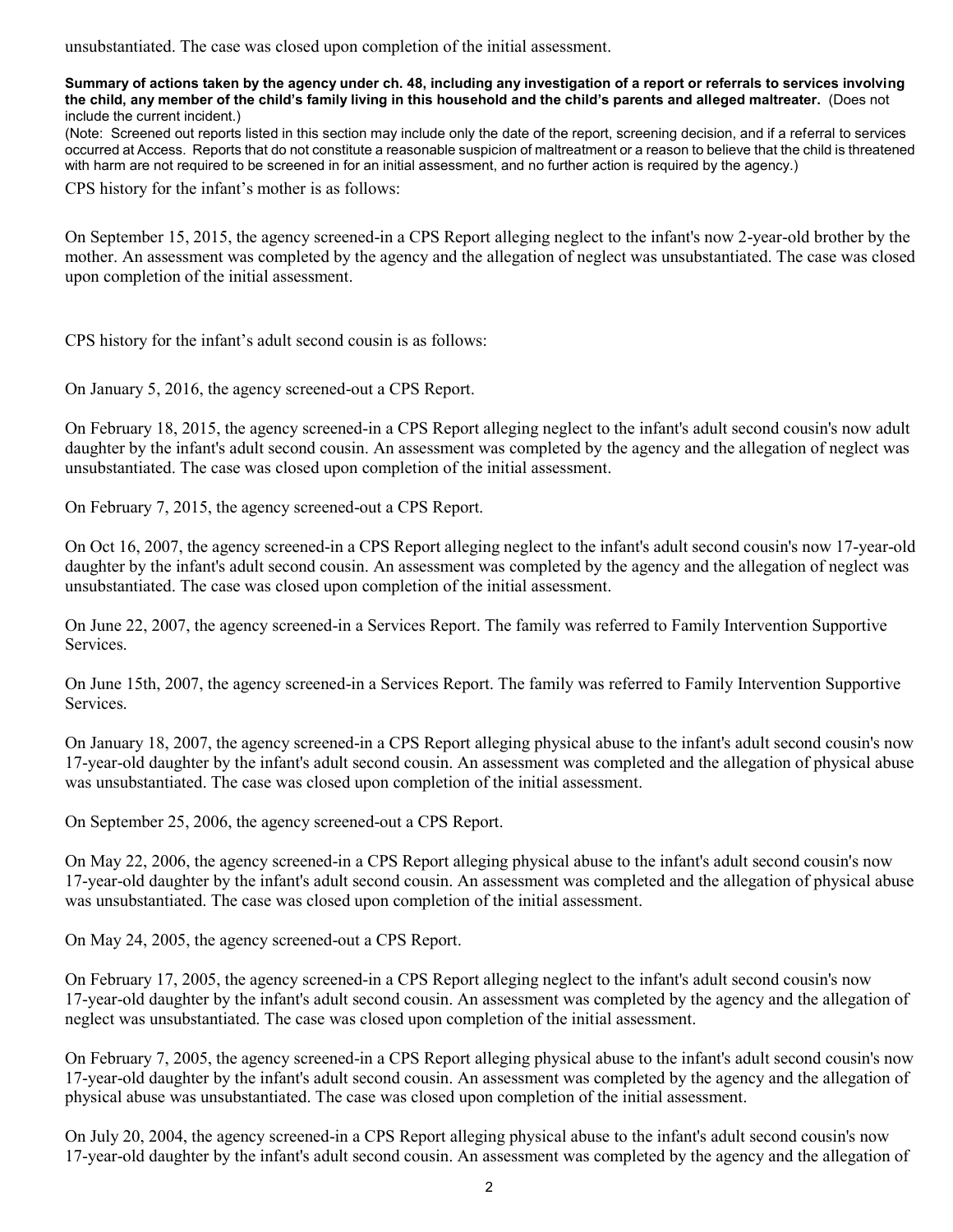physical abuse was unsubstantiated and referred to safety services. The case was closed upon completion of the initial assessment.

On June 14, 2004, the agency screened-in a CPS Report alleging neglect to the infant's adult second cousin's now 17-year-old daughter by the infant's adult second cousin. An assessment was completed by the agency and the allegation of neglect was unsubstantiated. The case was closed upon completion of the initial assessment.

On May 24, 2004, the agency screened-in a CPS Report alleging sexual abuse to the infant's adult second cousin's now 17-year-old daughter by the infant's adult second cousin. An assessment was completed by the agency and the allegation of sexual abuse was unsubstantiated. The case was closed upon completion of the initial assessment.

On March 24, 2004, the agency screened-in a CPS Report alleging physical abuse to the infant's adult second cousin's now 17-year-old daughter by the infant's adult second cousin. An assessment was completed by the agency and the allegation of physical abuse was substantiated. The case was opened for ongoing case management services.

On August 20, 2002, the agency screened-in a CPS Report alleging sexual abuse to the infant's adult second cousin's now 17-year-old daughter by the infant's now adult second cousin. An assessment was completed by the agency and the allegation of sexual abuse was unsubstantiated. The case was closed upon completion of the initial assessment.

On December 11, 2000, the agency screened-in a CPS Report alleging physical abuse to the infant's adult second cousin's now 17-year-old daughter and her now adult siblings by the infant's adult second cousin. An assessment was completed by the agency and the allegation of physical abuse was substantiated. A Child in Need of Protection or Services was filed on December 15th, 2000 and the case was opened to provide ongoing case management services.

### **Summary of any investigation involving the child, any member of the child's family and alleged maltreater conducted under ch. 48 and any services provided to the child and child's family since the date of the incident:**

The agency collaborated with law enforcement and medical personnel to complete the assessment. The Initial Assessment completed by the agency found insufficient evidence to substantiate neglect of the infant by the infant's mother. The agency found a preponderance of the evidence to substantiate neglect to the infant by two adult relatives in the home, the infant's maternal aunt and the infant's second cousin. The Medical Examiner's Office preliminary findings found no significant injuries, but noted concern for malnutrition and dehydration. The infant's 11-month-old, twin 3-year-old, and 17-year-old cousins living in the home were deemed safe and they remained in the home with their mother, the infant's adult second cousin. The infan'ts 2-year-old brother was deemed unsafe, taken in to Temporary Physical Custody, and placed in a licensed foster home. The case remained open to provide ongoing case management services.

# **B. Children residing in out-of-home care (OHC) placement at time of incident:**

# **Description of the OHC placement and basis for decision to place child there:**  $N/A$

#### **Description of all other persons residing in the OHC placement home:**  $N/A$

**Licensing history:** Including type of license, duration of license, summary of any violations by licensee or an employee of licensee or other actions that constitute a substantial failure to protect and promote the welfare of the child. N/A

| Summary of any actions taken by agency in response to the incident: (Check all that apply.)                                                                                                                                                                                                                                                                                                        |                                                                                                                                                                                                                                                                                                                                                                           |  |  |
|----------------------------------------------------------------------------------------------------------------------------------------------------------------------------------------------------------------------------------------------------------------------------------------------------------------------------------------------------------------------------------------------------|---------------------------------------------------------------------------------------------------------------------------------------------------------------------------------------------------------------------------------------------------------------------------------------------------------------------------------------------------------------------------|--|--|
| Screening of Access report<br>KØØ<br>Protective plan implemented<br>Initial assessment conducted<br>N<br>E<br>Safety plan implemented<br>Temporary physical custody of child<br>Petitioned for court order / CHIPS (child in need of<br>protection or services)<br>$\boxtimes$<br>Placement into foster home<br>$\Box$<br><b>Placement with relatives</b><br>⊠<br>Ongoing Services case management | Attempted or successful reunification<br>Referral to services<br>Transportation assistance<br>Collaboration with law enforcement<br>Collaboration with medical professionals<br>Supervised visitation<br>Case remains open for services<br>Case closed by agency<br>Initiated efforts to address or enhance community<br>collaboration on CA/N cases<br>Other (describe): |  |  |